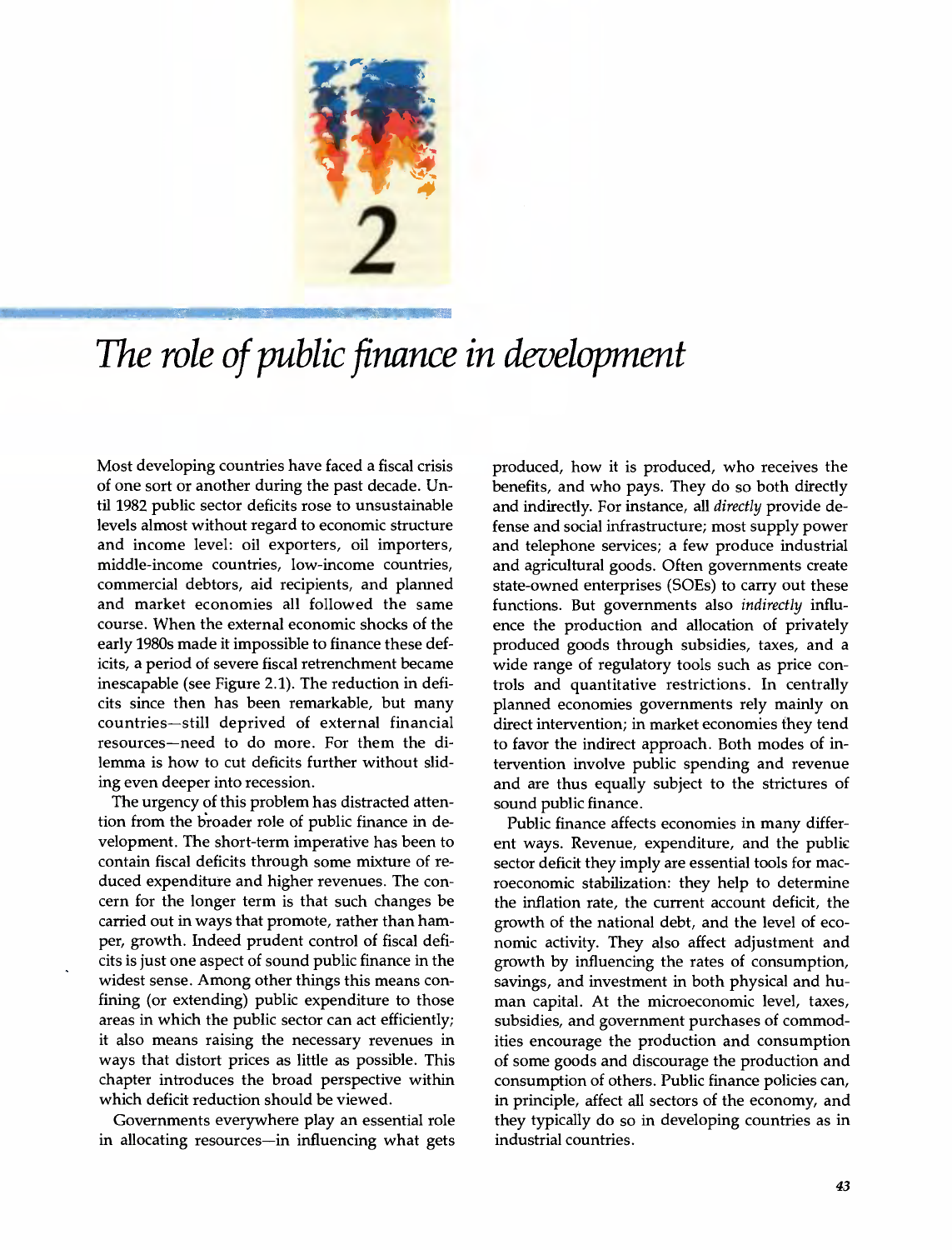

## Figure 2.1 Public sector deficits in selected developing countries, 1979 to 1985

Notes: Data are unweighted annual averages. The low-income sample includes Bangladesh, India, Kenya, Malawi, Zaire, and Zambia. The highly indebted sample includes Argentina, Bolivia, Chile, Colombia, Côte d'Ivoire, Dominican Republic, Ecuador, Jamaica, Mexico, Nigeria, Peru, and Venezuela. The other middle-income sample includes Indonesia, Malaysia, Poland, Thailand, and Turkey. The twenty-three countries were selected on the basis of available data.

However, three factors complicate any analysis of public finance policies, whether in developing or industrial countries.

The dividing line between "public" and "private" is unclear. This is especially true for SOEs. For example, does an enterprise that is jointly owned by both the government and private individuals fall into the public or the private sector? What about a publicly owned enterprise that operates on commercial principles? Two criteria can help distinguish public from private activities: whether profits and losses accrue to the state and whether the state directly controls the allocation of resources of the enterprise. Even these tests are of only limited use, because ownership and control by the state vary in degree and over time. The definition of what is part of the public sector thus remains a matter of judgment. By necessity this Report relies on the conventions of each country to distinguish between the public and private domains.

Governments are not monolithic entities, but consist of many agencies with varying degrees of

autonomy. The structure of the public sector has both vertical and horizontal dimensions. The vertical dimension includes the central, state or provincial, and local government levels. The horizontal dimension reflects the division between government, SOEs, and other autonomous or semiautonomous entities, often grouped under the heading of "off-budget" accounts or agencies. The relations between these different branches of the public sector are usually complex.

There is a lack of accurate public finance data for developing countries. For most developing countries consistent data are available only for the past decade or two and often cover only the central government. Comparable data on state and local governments and on SOEs are patchy across countries and over time (see Box 2.1). Because of this, much of the cross-country analysis in this Report focuses on central government finances. Where possible the analysis is extended to include state and local governments and SOEs, but conclusions based on data for the entire public sector have to be treated with caution. The weakness of public finance data has complicated the design and implementation of public finance policies. This is all the more troublesome in view of the rapid increase of the public sector worldwide.

## Patterns of public finance

The pervasive growth of the public sector in the past half century represents a fundamental struc-

Table 2.1 Share of government spending in GNP or GDP in selected industrial countries, 1880, 1929, 1960, and 1985 (percent)

| France | Germany <sup>a</sup> | Japan | Sweden         | United<br>Kingdom | United<br><b>States</b> |
|--------|----------------------|-------|----------------|-------------------|-------------------------|
| 15     | 10 <sup>b</sup>      | 11c   | 6 <sup>d</sup> | 10                | 8                       |
| 19     | 31                   | 19    | 8 <sup>d</sup> | 24                | 10                      |
| 35     | 32                   | 18    | 31             | 32                | 28                      |
| 52     | 47                   | 33    | 65             | 48                | 37                      |
|        |                      |       |                |                   |                         |

Note: Includes central, state, and local expenditure except where noted. For 1880 and 1929 data are the share of GNP; for 1960 and 1985 the share of GDP.

a. For 1960 and 1985, Federal Republic of Germany.

d. Central government only.

e. The year 1929 was chosen as a representative year before the disruptions of the Great Depression and World War II.

Sources: For 1880 and 1929: France, André and Delorme 1983, p. 723; Germany, Andic and Veverka 1964, p. 244; Japan, Ohkawa and oth-ers 1965-79, vol. 1, p. 200, and vol. 7, pp. 170-71; Sweden, Mitchell 1975, pp. 699 and 782; United Kingdom, Peacock and Wiseman 1961, p. 164; United States, Peltzman 1980, p. 239. For 1960: Saunders and Klau 1985, p. 29. For 1985: OECD 1987, Economic Outlook 42 (December), p. 187.

b. 1881.

c. 1885.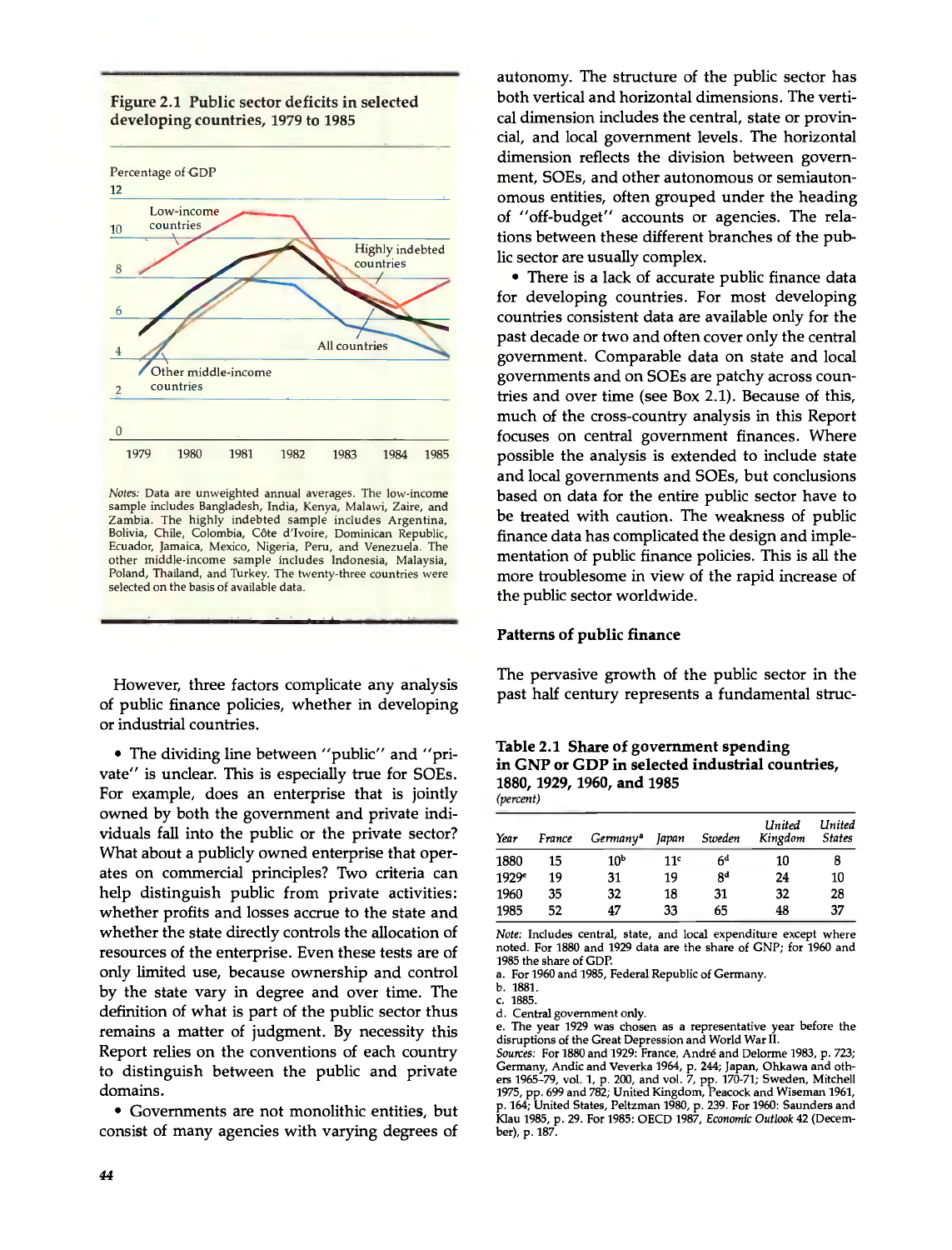# Box 2.1 Sources and limitations of public finance statistics

To be effective, public finance policies must be based on accurate and comprehensive statistics on the financial transactions of public agencies. For intercountry analysis, fiscal data also need to be compiled on a comparable basis across countries. Although much progress has been made during the past three decades in improving both national and international statistics, public finance analysis is still hampered by serious data limitations.

Public finance statistics are currently assembled on an internationally comparable basis in two systems: the Government Finance Statistics (GFS) of the IMF and the System of National Accounts (SNA) of the United Nations. The GFS focuses solely on government transactions, whereas the SNA considers government transactions as a component of the economy as a whole.

The GFS compiles national public finance statistics according to the standard specifications of the IMF's Manual of Government Finance Statistics. It distinguishes among the central government account, social security and other extra budgetary accounts, state and local accounts, and state-owned enterprises (SOE5). The first two accounts are grouped together in the "consolidated central government" account. When data for the first three groups are available, the accounts are consolidated in the "general government" account. Because of the difficulty of collecting consistent and accurate SOE data, only data on transactions between the general government and SOEs are currently recorded in the GFS. The GFS does not report asset or liability positions of the government, nor does it report depreciation for fixed assets owned by the government. Accounts are recorded on a cash, not an accrual, basis. GFS coverage is most complete for central government accounts, but more limited for general government accounts.

The SNA framework is designed to measure income, production, consumption, savings, and investment to aid economic analysis. The SNA accounts are recorded on an accrual basis and include depreciation. For national aggregates the SNA consolidates transactions between all sectors and eliminates intersectoral transactions, so that only final demand and value added are aggregated. (The GFS framework, in contrast, eliminates only transactions between parts of government.) National accounts data compiled within the SNA framework lack the detail required for many aspects of public finance analysis. The consolidated accounts omit some important financial flows, such as all domestic transfers, including interest. Moreover up-todate national accounts data are not available in many developing countries.

These limitations of international statistics mirror the weaknesses of national data sources. Delays in auditing, weak administrative systems, and incomplete reporting of subnational government and SOE accounts combine to make it very difficult to get a timely, complete, and accurate picture of the main sources and uses of public funds. Therefore it is generally difficult to assess recent trends in major fiscal aggregates or to project and plan future financial flows. Fiscal planning, consistent fiscal policy design, and financial accountability by decisionmakers are thus significantly impeded. Improving the national and international fiscal data systems deserves a high priority in developing countries.

Lack of data has hampered the analysis of public expenditure, revenue, and financing in this Report. The discussion relies mostly on GFS data but for selected countries adds data from national sources for the total public sector, including available SOE statistics. Inferences drawn from these data need to be treated with caution, because the sample of countries is small and not necessarily representative, the coverage of SOEs may be incomplete and may differ across countries, and definitions may not always be strictly comparable.

tural change comparable in scope with such other basic transformations as industrialization and urbanization. The long-term evolution of public finance in the industrial countries provides a reference point for the experience of the developing world.

## Industrial countries

The scale of public finance has increased dramatically in the industrial countries during the past century. Table 2.1 shows trends in government spending for six of them. In 1880 the (unweighted) average of their public expenditure as a share of GNP was about 10 percent. By 1985 the average share had reached 47 percent. Much of the increase occurred after World War II. Although the overall trend has been common to all six countries, some of the differences are significant. For example, Japan's share tripled during the century, while that of Germany and the United Kingdom increased almost fivefold.

Historically the growth of public revenue kept pace with that of public spending, but during the past two decades expenditures have tended to grow more rapidly than revenues. So govern-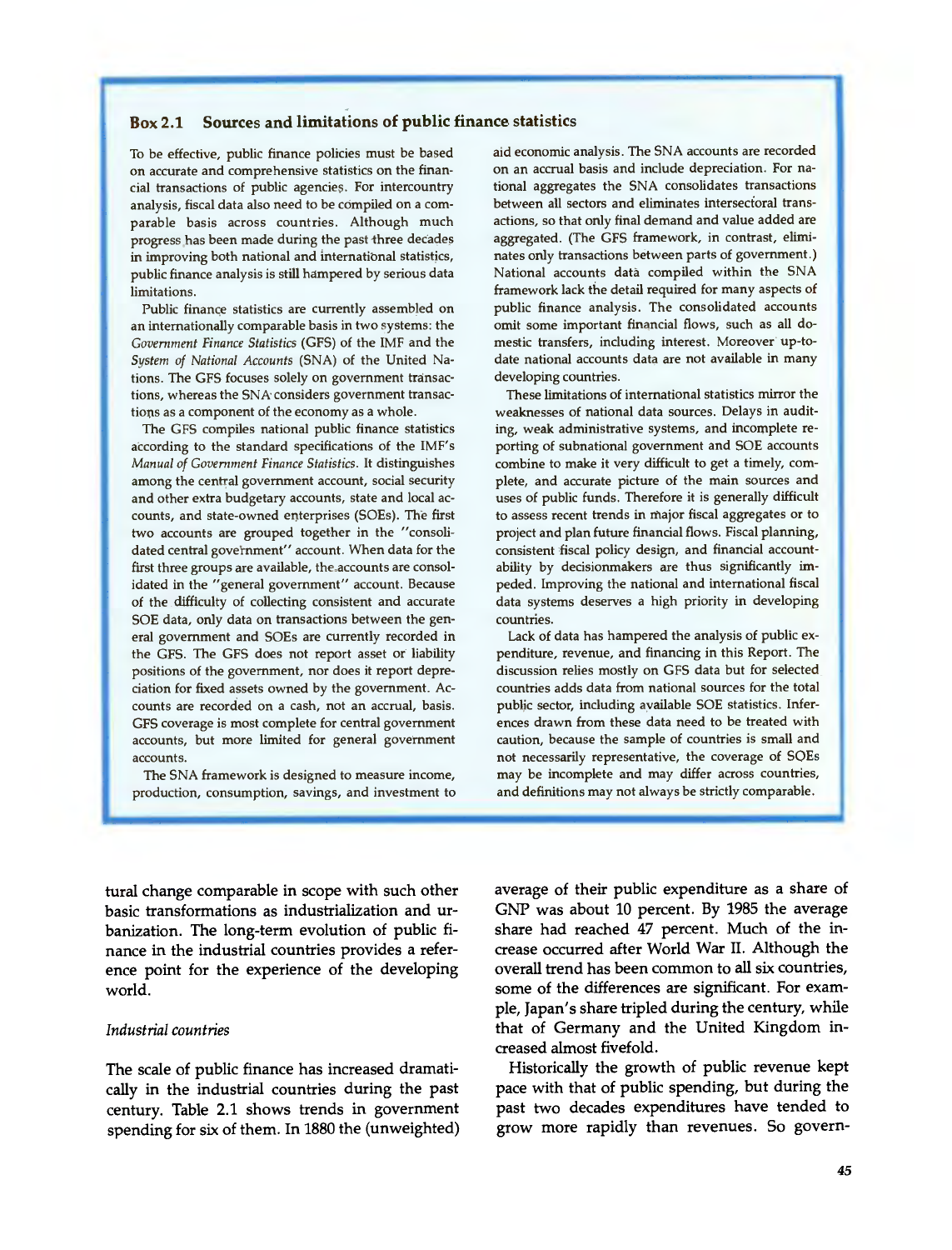# Table 2.2 Central government total expenditure, current revenue, and deficit as a share of GNP, 1972 and 1985

|                      | Total<br>expenditure |      | Current<br>revenue |      | Deficit <sup>a</sup> |        |
|----------------------|----------------------|------|--------------------|------|----------------------|--------|
| Country group        | 1972                 | 1985 | 1972               | 1985 | 1972                 | 1985   |
| Developing countries | 18.7                 | 26.4 | 16.2               | 22.7 | $-3.5$               | $-6.3$ |
| Low-income $b$       | $\sim$               | 20.8 | $\cdot$ .          | 15.4 | $\cdot$ .            | $-5.1$ |
| Middle-income        | 21.7                 | 27.5 | 19.1               | 24.0 | $-3.3$               | $-5.8$ |
| Industrial countries | 22.2                 | 28.6 | 21.6               | 24.1 | $-1.8$               | $-5.1$ |

Note: Data are based on a sample of ninety countries.

Deficits are defined as current and capital revenue and grants received, minus total expenditure, minus lending minus repayments.

b. Excluding China and India.

ments increasingly have become net borrowers. By the early 1980s sizable budget deficits prevailed in most industrial countries. Many have since made efforts to cut spending. These efforts have been motivated by the inflationary pressures that fiscal deficits can generate, by the perception that private sector activity was being displaced by public intervention, and by concern over the distortions resulting from efforts to raise more revenue. Gov-





Note: The horizontal axis is in log scale. Source: IMF, Government Finance Statistics, 1987.

ernments have largely failed to lower the absolute level of public spending in real terms, but they have managed to slow or reverse the trend of rising spending as a share of GDP.

## Developing countries

Before 1940 public finance in the developing world was in a similar condition to that of the nowindustrialized countries during the latter half of the nineteenth century. According to one study, colonial administrations and independent governments alike raised about 5 percent of GNP in taxes, spent the same amount on government consumption, and made only limited public investments, mostly in transport infrastructure (especially railways). After World War II the situation changed dramatically. Central government spending alone rose to 19 percent of GNP by 1972 and to 26 percent by 1985 (see Table 2.2).

The trend has not been uniform, however. In at least ten developing countries (such as Burma, Chile, the Dominican Republic, Peru, and Yugoslavia) central government expenditure as a share of GNP was substantially lower in 1985 than in 1972, and reductions in real government spending (often following rapid increases) have been quite common during the past decade. Some of these reductions reflect shifts in responsibility for expenditure from central government to state and local governments; more often they have been genuine cuts, prompted by economic crises or changes in political regime.

The most striking feature of public spending in developing countries is the variation in the share of government expenditure in GNP (see Figure 2.2). For example, in 1985 the central government shares for developing countries ranged between 7 percent (Yugoslavia) and 64 percent (Nicaragua). The correlation between central government expenditure shares and per capita income explains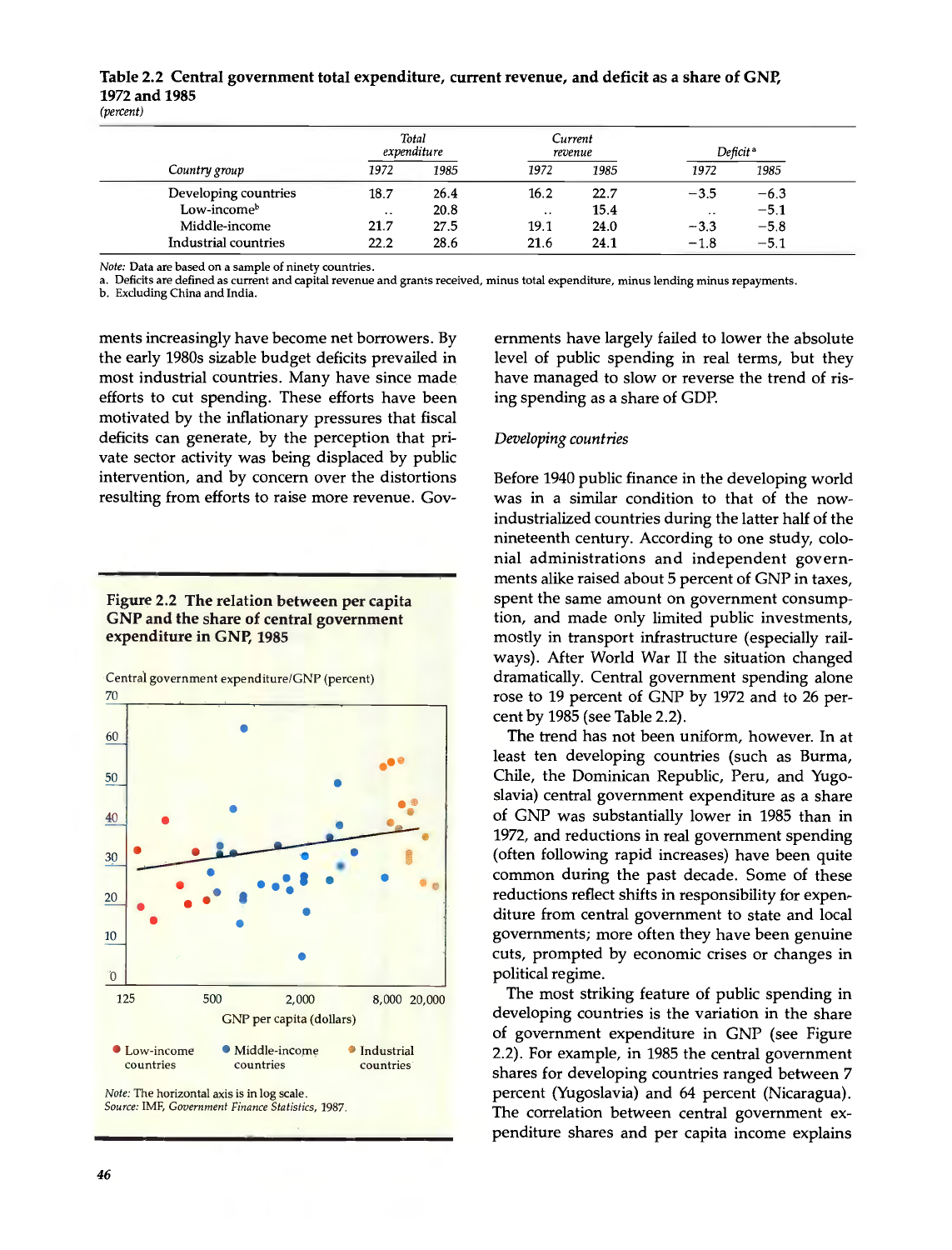only about 10 percent of this variation. Even when total public spending is considered (that is, including the expenditures by state and local governments and SOEs) the variation remains (see Figure 2.3).

 $\sum_{n=1}^{\infty}$ . Despite this some general conclusions may be drawn. First, in most developing countries the share of central government spending in GNP remains below that of the industrial countries. Much of the difference, though, is due to the industrial countries' higher level of transfers for social security and welfare. Excluding these expenditures, central government spending as a percentage of GNP is higher in low- and middle-income countries than in the industrial countries (see Chapter 5).

Second, in developing countries the public sector tends to play a greater role as an investor than in industrial countries. The share of total public investment (including investment by SOEs) in total investment was higher for a sample of twelve developing countries than the average for a sample of thirteen industrial countries (see Table 2.3). This may in part be explained by the fact that developing countries tend to need more investment in infrastructure than the industrial countries-and government investment is bound to play a large role in infrastructure development.

Third, in most developing countries SOEs account for important shares both of total public spending and of GDP. Data are limited, and the variation is again large. For the sample of thirteen developing countries shown in Figure 2.3, the capital outlays of SOEs (that is, their spending on final

## Table 2.3 Public sector investment as a percentage of total investment for selected developing countries, averages for 1980 to 1985

| 68 | Peru                     | 29                |                     |
|----|--------------------------|-------------------|---------------------|
| 65 | Philippines <sup>b</sup> | 26                |                     |
| 61 | Dominican Republic       | 24                |                     |
| 58 |                          |                   |                     |
| 45 | Average (unweighted)     |                   | dei                 |
| 40 |                          |                   | cer                 |
| 35 | countries                | 43                | an                  |
| 33 | Thirteen industrial      |                   |                     |
| 31 | countries <sup>d</sup>   | 30                | un<br>$\sim$ $\sim$ |
|    |                          | Twelve developing |                     |

Note: Data include investment by central, state, and local governments and SOEs.

d. 1980.<br>*Sources:* Industrial countries, adapted from Saunders and Klau 1985; developing countries, World Bank data.





Notes: Except where noted, the expenditure figures represent total spending by central, state, and local governments minus transfers, plus fixed capital outlays by SOEs. Countries were chosen on the basis of available data.

- a. SOE capital expenditure. b. State and local data are not available.
- 
- c. State and local data include SOEs operating at the state and local levels.
- d. 1982.
- e. State and local data cover only the Federal District of Mexico.

demand) was typically in the range of 5 to 7 percent of GDP in 1985. Since the coverage of SOEs and off-budget funds is incomplete, these figures understate the role of nongovernmental public entities. By comparison, in industrial countries the (unweighted) average share of SOE capital spending in GDP was only 3.6 percent during the late 1970s; in the United States it was as low as 0.9 percent.

Fourth, state and local governments appear in

<sup>1983-85.</sup> a.

b. 1981-85.

c. 1982-85.<br>d. 1980. c.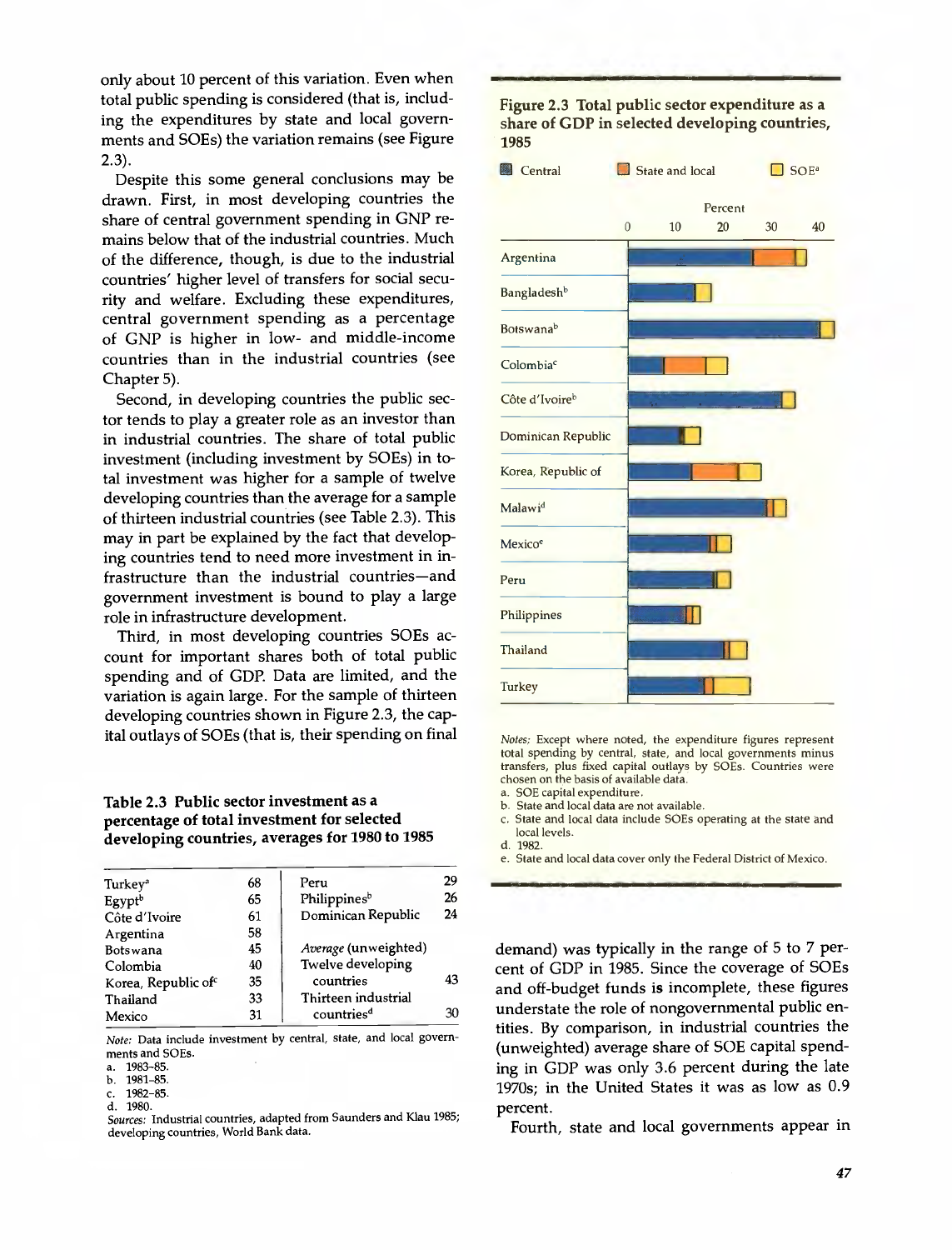general to have a smaller role in developing countries than in the industrial world—although, again, data are incomplete. Subnational governments are important in some developing countries, however, including Argentina, Brazil, Colombia, India, Re-

## Figure 2.4 Growth of public debt and the composition of total external debt (percent)



Composition of total external debt, 1986'



public of Korea, and Nigeria (see Chapter 7).

Public expenditure is only one aspect of public finance; revenue also needs to be considered. The ratio of central government current revenue to GNP in developing countries increased from 16 percent in 1972 to 23 percent in 1985 (see Table 2.2). Despite this, spending has tended to outstrip revenue, and the prevailing methods of collecting revenue have often resulted in unnecessarily severe losses in economic efficiency. Chapter 4 examines the costs of revenue raising and how to reduce them.

The excess of expenditure growth over revenue growth has led to fiscal deficits in developing countries, just as in industrial countries (see Table 2.2). Because developing countries have less scope for domestic financing, however, their fiscal deficits have tended to spill over more readily into domestic inflation or external imbalances (see Chapter 3).

One consequence of the fiscal deficits has been the public sector's contribution to the accumulation of foreign debt. Public and publicly guaranteed foreign debt tripled as a percentage of GDP between 1973 and 1986 for all developing countries and nearly quadrupled for the highly indebted, middle-income countries (see Figure 2.4). Moreover, in 1986 medium- and long-term public debt accounted for some three-quarters of total foreign debt in middle-income developing countries and for 89 percent of total foreign debt in low-income countries. The current debt overhang in developing countries is thus in part due to past fiscal policy failures and is at the core of the current fiscal crisis in the developing countries (see Chapter 3).

Expenditure, revenue, and deficit shares in GNP provide an incomplete picture of the public sector. They do not measure the full extent to which governments affect the private sector because they ignore regulations and other controls. Such policies, widely applied in developed and developing countries, are difficult to quantify. Scattered evidence suggests that the developing countries saw an increase in regulations and controls in the 1970s, although some of these were reduced as part of the adjustment efforts of the 1980s. Overall, however, there is little doubt that the role of the public sector has greatly expanded in the developing world during the past four decades.

#### Evolving views of the public sector

Since World War II the growing importance of the public sector has been seen by many development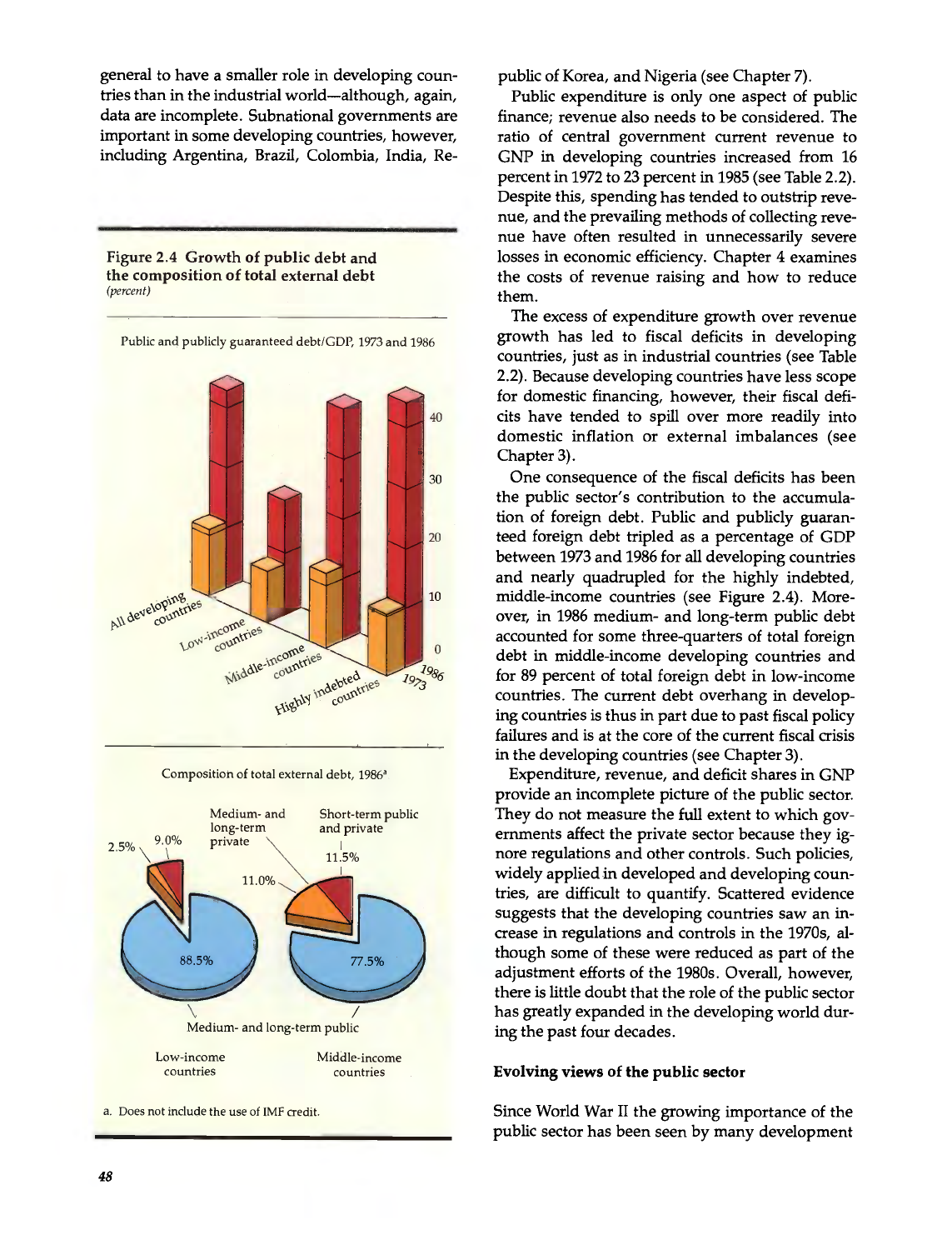economists and policymakers as a natural and even necessary ingredient of development. In what can be called the "public interest" view, governments must intervene to foster development: the unmodified interaction of private agents will not achieve the goals of economic efficiency, growth, macroeconomic stability, and poverty alleviation.

According to this view, free markets underprovide "public" goods such as national defense, law and order, primary education, basic health, infrastructure, and research and development goods that benefit people other than the producers or consumers. Equally, markets can overproduce goods that impose costs beyond those borne by the producer: traffic congestion, pollution, the depletion of natural resources, and so on. In addition the existence of monopolies, the lack of fully developed markets (especially for capital and insurance), and gaps in the supply of information may result in inefficient resource allocation and yield savings and investment rates that are less than optimal. Market mechanisms may thus produce insufficient growth as well as macroeconomic imbalances, such as balance of payments deficits and unemployment. According to the public interest view, these market failures need to be corrected by governments—through public provision of goods and services, through public savings and investment, and through taxes, subsidies, and regulations.

This approach reserves a special place for government in influencing the distribution of income and alleviating poverty. Some argue that the incidence of poverty determined by the market is not usually just or appropriate, so that government may—and should—step in. It might do so through the degree of progressivity of taxes and through expenditures targeted to the poor. Governments often design poverty programs to ensure that the poor are able to consume a minimum level of certain "merit" goods, such as food or shelter.

In the developing economies the unmet backlog of physical and social infrastructure, the low levels of savings and investment, the need to foster economic growth through modernization, and the availability of concessional foreign funding for public projects explain the rapid expansion of public finance that is consistent with the public interest view. While considering the growth of government to be appropriate in general, the public interest view also recognizes that the growth in government spending may at times have been excessive. Mistakes by government are seen as a serious problem in practice, but not as inevitable or irreversible. Policy and administrative reforms have commonly been proposed to correct such "government failures."

During the late 1970s and 1980s concern about the expansion of the public sector arose in the industrial and developing countries. Slow growth, lagging private savings and investment, high inflation, balance of payments deficits, heavy debt burdens, continued poverty, and unemployment began to be seen, at least in part, as the result of the excessive growth of the public sector. Even when external events beyond the control of individual countries were the immediate cause of many of the difficulties, the actions of governments were often blamed for having left the developing countries poorly prepared. The late 1970s also marked an important turning point in the centrally planned economies, where reliance on direct command by government was increasingly seen as a drag on economic growth; during the 1980s several of these countries have increased the role of markets.

These concerns found an intellectual underpinning in the reemergence of what can be called the "private interest" view of the public sector. Tracing its roots back to the classical liberal economists, especially Adam Smith, the private interest view starts with the presumption that individuals, whether in or out of government, use the resources and influence at their disposal to further their private interests, rather than any abstract notion of the public interest. Although the pursuit of private interests allocates resources efficiently in competitive markets, this generally does not occur when individuals use the monopolistic powers of government to their own advantage. Politicians, bureaucrats, and many private interests gain from a growing government and greater government expenditure. So, it is argued, the government's necessary role as provider of public goods needs to be carefully circumscribed. Otherwise, inefficient public and private provision of goods and services is sure to follow.

The emergence of persistent fiscal imbalances and the difficulties of implementing effective stabilization and adjustment programs in developing countries have also been explained by the private interest view (see Box 2.2). Exponents of the private interest view commonly suggest balanced budget laws to prevent the emergence of fiscal deficits. Experience with such laws in developing countries suggests, however, that they are unlikely to be effective (see Box 2.3).

In their extreme versions the public interest and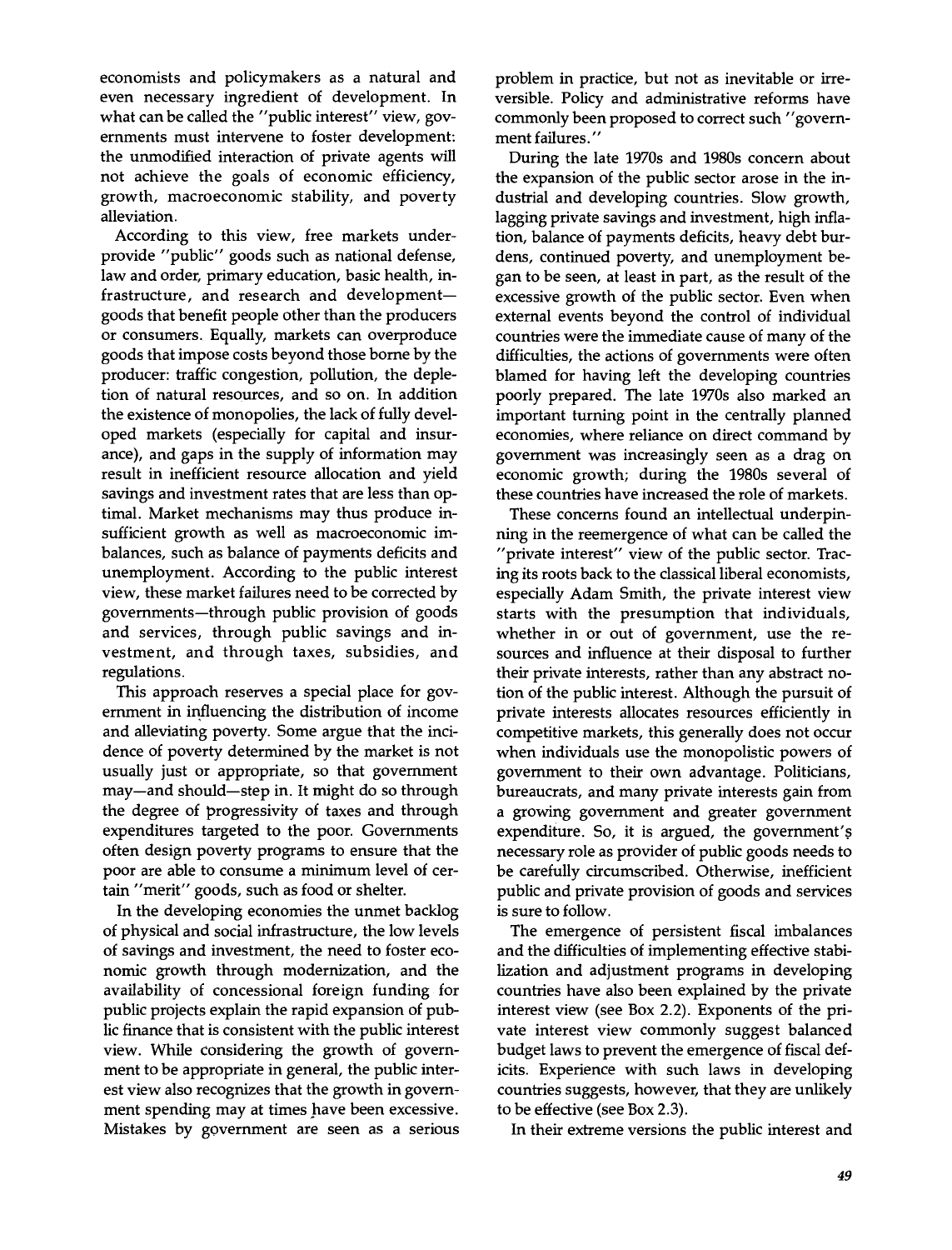# Box 2.2 Political interests and economic reform

Effective stabilization and structural adjustment programs require political support. This is especially true of public finance policies, because they generally affect the distribution of income. A recent study by Stephan Haggard and Robert Kaufman highlighted four main aspects of the political process.

#### Interest groups

Economic policies are heavily influenced by the balance of power among competing interest groups, especially business, labor, and agriculture. Reforms are unlikely to succeed without the backing of some of these groups. For example, the support of business groups and their confidence that reforms will be sustained-is vital for a successful reallocation of resources. Labor unrest over wage restraint, for instance, can undo reforms, as has been demonstrated in several developing countries, including Argentina, the Dominican Republic, Egypt, and Jamaica.

#### Type of regime

Authoritarian regimes have not always been better at imposing economic austerity than democracies. A distinction between different types of democracies and authoritarian regimes is more useful. Strong democracies, such as Costa Rica, have a tradition of consultation with business and labor; this facilitates acceptance of economic programs. In contrast, where policymaking is conducted by technocrats behind closed doors, reform may succeed in the short term but may be difficult to sustain. Strong authoritarian governments characterized by continuity in leadership, insulation from societal pressures, well-established and integrated interest groups, and the power to enforce decisions-tend to be relatively successful in imposing the short-term costs of economic reform. The Republic of Korea in the early 1980s has been cited as an example. Weak authoritarian governments, which maintain political authority through personalistic patron-client relations, tend to be bad at economic reform. Several of the small, ethnically fragmented, Sub-Saharan states fall into this category. Here the maintenance of political power often depends on the discretionary use of public funds, and the reform of public finances, while economically rational, becomes politically irrational. Such regimes are likely to have greater difficulty imposing

reform than either strong authoritarian regimes or consultative democracies.

#### Political cycles

The time horizon of a government may influence its decisions. This will differ according to whether countries have a stable electoral system. In a stable system the period before elections is characterized by expansionary policies, the period after by retrenchment-as in Mexico during the past twenty years. In contrast, when transitions are insecure, uncertainty affects policy choices. New democratic governments are likely to pursue expansionary programs early in office-as in Argentina in the early years of Alfonsin, Brazil under Sarney, and Turkey after the succession of the civilian government. New authoritarian regimes tend to follow the opposite path. Typically the military seizes power in the midst of a crisis and attempts to restore order and rationalize the economic system. Although circumstances differed, Argentina (1966 and 1976), Bolivia (1971), Brazil (1964), Chile (mid-1973), Indonesia (1966), Turkey (1971 and 1980), and Uruguay (mid-1970s) all serve as illustrations.

#### The bureaucracy

The government's administrative capacity is crucial to its ability to organize and carry out a program of economic reform. In some countries, such as Korea, this capacity is well developed. In others, including many low-income African countries, it is not. Moreover, in most developing countries the bureaucracy forms an influential interest group that may oppose stabilization and structural reform. Economic reform often requires reducing the size of the public sector through government employee layoffs and privatization of SOEs. Such policies are at odds with the interests of the bureaucrats.

#### Politics and "first-best" policies

Political factors are important in developing a program of economic reform. "First-best" policies may not always be achievable because of political constraints. Indeed, failed attempts to pursue first-best policies without considering the political dimensions may make matters worse. "Second-best" policies will prove more successful if they respond better to political reality and thus are sustainable in the long term.

private interest views of the public sector are irreconcilable. It is therefore only natural to seek an empirical validation of either view. One approach is to ask whether the growth of government has helped or hurt economic growth: the former finding would tend to support the public interest view; the latter would buttress the private interest view. At the simplest level a scatter diagram for a sample of countries shows a lack of any significant correlation between the growth of GDP and the share of government spending in GDP (see Figure 2.5). Some researchers, after allowing for other factors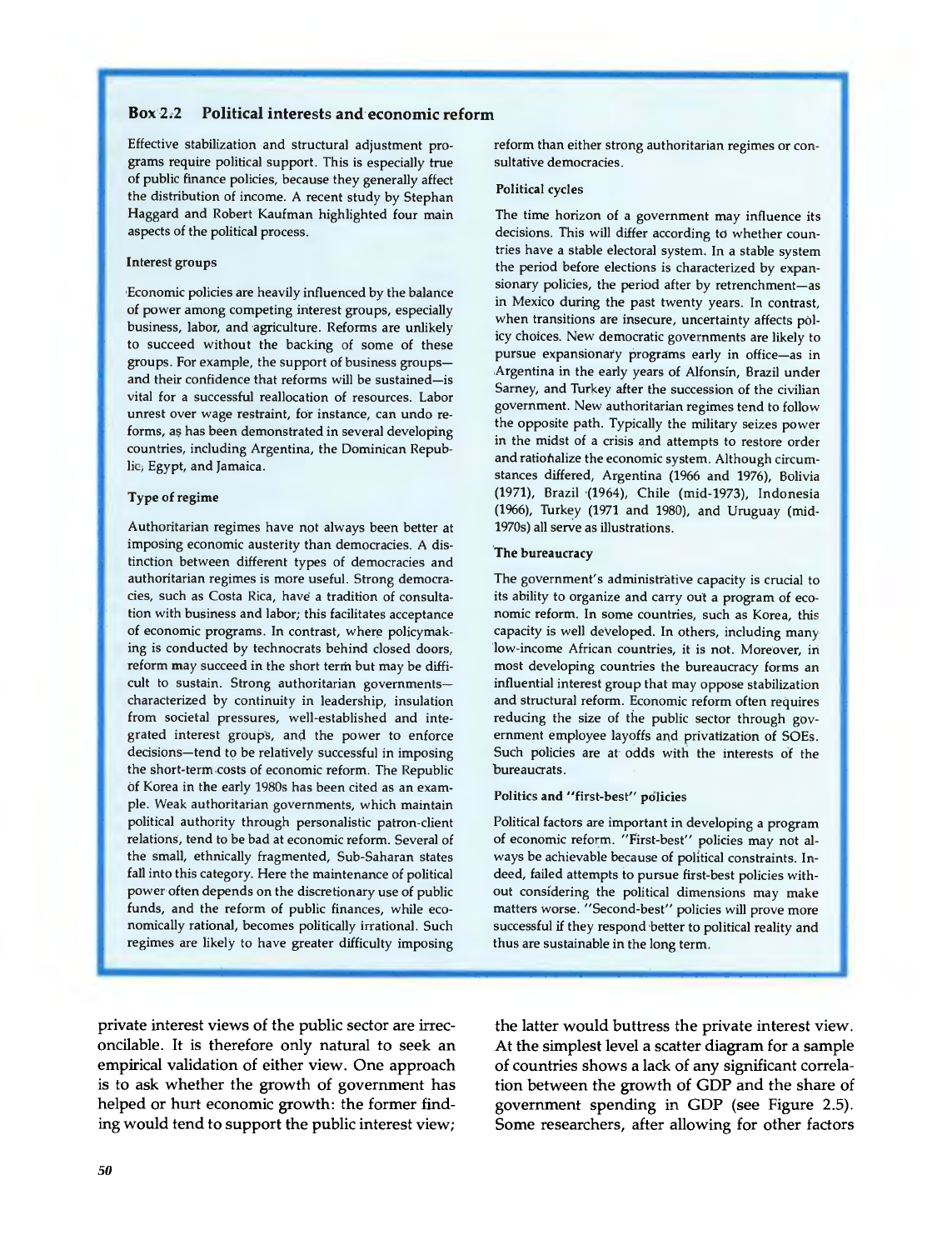that may influence growth, have found that economic growth and the share of government spending in GDP are negatively related; others have found that economic growth and the growth of government spending are positively related. In any case serious questions remain about the analytical approaches and data used. The evidence is thus inconclusive.

## A pragmatic approach to public policy

Rather than pursuing this line of inquiry, it is more fruitful to consider the public and the private views as contributing complementary perspectives to an understanding of the public sector and public finance. The public interest view stresses the potential benefits of government intervention when it is effectively deployed to correct market failures. It also provides a framework for identifying the conditions under which market failure is likely to occur and for designing the appropriate policies to offset these failures. The private interest view emphasizes the potential for failure and cautions against an overly sanguine view of government as the impartial guardian of the public interest. Box 2.4 provides an example of how the correction of market failures must be accompanied by efforts to minimize government failure in the environmental field.

Pragmatic policy design can draw on the strengths of both the public interest and private interest view by:

Considering both the benefits and costs of government involvement

Asking which groups in society are likely to receive the benefits and which to bear the costs

Recognizing the institutional and political constraints that are likely to be encountered in implementing a particular policy

## Box 2.3 Balanced budget laws

Some developing countries have adopted laws that require the national budget to be balanced. The economic rationale for these laws is shaky. What is intended is a budget consistent with targets for inflation, public debt, and private sector growth (see Box 3.2). A budget to achieve these targets need not necessarily be balanced. Experience has also shown that these laws are very hard to implement. A principal difficulty is defining "budget balance." To do this one must first define the "government." This is not straightforward, because most countries have a multiplicity of state-owned enterprises (SOE5) and extra-budgetary accounts. Then one must decide what constitutes revenue and expenditure for the purposes of the budget. For example, it is sometimes difficult to distinguish between asset sales, loans, and genuine revenue items. Finally, one must specify the period over which the budget is to be balanced.

Balanced budget laws in Colombia and Indonesia illustrate these difficulties. In both countries governments are required by law to prepare a balanced budget for each fiscal year. Colombia has an additional restriction that revenue must not increase by more than 10 percent over the level of the previous year. In both countries "revenue" is defined to include aid and loans already contracted by the government. "Expenditure" is defined to include debt amortization payments. The budget balance does not correspond, therefore, to the economic definition of government surplus or deficit (where loans are treated as financing items), and it provides little insight into the significance of the budget for inflation and debt. Colombia and Indonesia have run significant central government deficits and surpluses in recent years when defined in economic terms.

Other problems arise. It is relatively easy to keep important public sector agencies out of the budget and thus achieve the required balance. In Colombia, SOEs and other off-budget entities receive earmarked taxes directly and can borrow and spend without the sanction of the budget. Indonesia also has many SOEs that are not covered by balanced budget requirements.

Balanced budget laws can complicate fiscal planning. In Colombia supplemental budgets have had to be prepared during every fiscal year as extra revenue becomes available. These supplemental budgets disrupt expenditure planning, because little effort is made to check for consistency with overall spending goals. As many as five supplemental budgets have been prepared in a year. This increased the original budget by up to 50 percent.

Although balanced budget laws are in practice easy to evade, they can be useful to fiscally conservative governments. They allow the finance ministry to invoke the constraint of the "balanced budget" when resisting calls for more spending. Indeed, Colombia and Indonesia have on balance followed prudent fiscal policies since the laws have been in force. But balanced budget laws are more often a symbol of a fiscally conservative state than an effective restraint on a spendthrift one.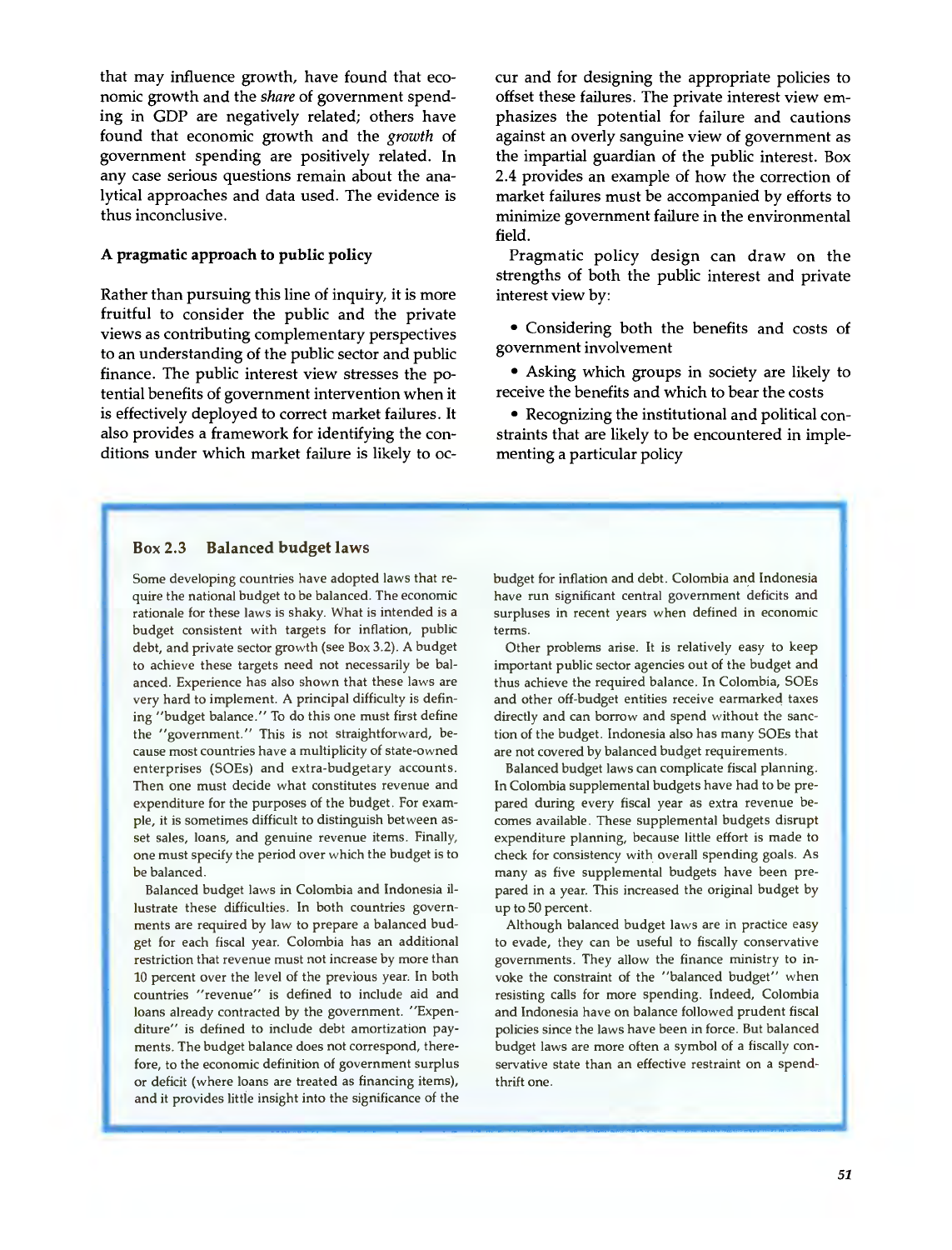Figure 2.5 Relation between central government expenditure as a share of GDP and the growth of GDP in developing countries (percent)





Sources: IMF, Government Finance Statistics, 1987, and World Bank data.

• Searching for ways to ensure that the public sector operates efficiently within these constraints.

A pragmatic approach to public policy analysis might begin by ranking areas of economic activity according to the extent to which government intervention is desirable. Plausible criteria for ranking would be the scope for government to promote efficiency, growth, poverty alleviation, and stabilization. Accordingly a stronger case can be made for government involvement in some areas than in others.

First, governments have certain core areas of responsibility. The public goods that only the public sector can effectively provide include defense, diplomacy, macroeconomic management, and a legal and institutional system that defines and enforces the rules of justice, property, and commerce. Second, governments need to help provide social, physical, and information infrastructure: education, health, transport networks, public utilities, technology development and dissemination, and environmental protection. Market failures are common in these areas, and many of the merit goods required to meet basic needs are found there. Elsewhere the case for government involvement is weaker on economic or equity grounds, and the costs of intervention threaten to outweigh the benefits. For example, in agriculture, industry, energy, mining, and many services-<br>although some support may be neededgovernments are generally not well equipped to play a major role.

Where exactly the line should be drawn between government involvement and private sector responsibility depends in principle on an evaluation of the costs and benefits of government intervention. Where the system for collecting revenue allows additional resources to be raised with little distortion of private sector activity, greater government involvement may be appropriate-perhaps because market failures and poverty problems are especially severe or because the civil service is effective in providing the needed public goods. Elsewhere the same level of involvement may be too high because the revenue collection is already highly distortionary, because private markets are operating efficiently, or because the bureaucracy is ill equipped to intervene.

This suggests that what matters is the quality of government, more than its size as such. Quality might be defined broadly to cover five factors.

• Prudent fiscal policy. The need to improve fiscal policy has already been pressed upon most developing countries. Excessive fiscal deficits and the resulting financing requirements of the public sector have often been at the root of macroeconomic imbalances. Bringing expenditures more closely in line with revenues to ensure that the resulting deficits are consistent with other macroeconomic policies and objectives is an essential element of improving the quality of government (Chapter 3). The harder question is how to go about this. The goal is to raise additional revenue in the most costeffective way and to cut spending, where necessary, in the least damaging way

Efficient revenue mobilization. The cost associated with raising a given level of public revenue can generally be lowered by reforming the tax system so as to reduce the distortions and inefficiencies that taxes generate. Revenue can also be raised efficiently by raising prices or user charges for publicly provided goods and services when these are set below cost, as is frequently the case. Tax systems and user charges may be structured so as to minimize the burden on the poor without causing significant efficiency losses (Chapters 4 and 6).

• Priorities for public expenditures. For a given size of government as measured, for example, by the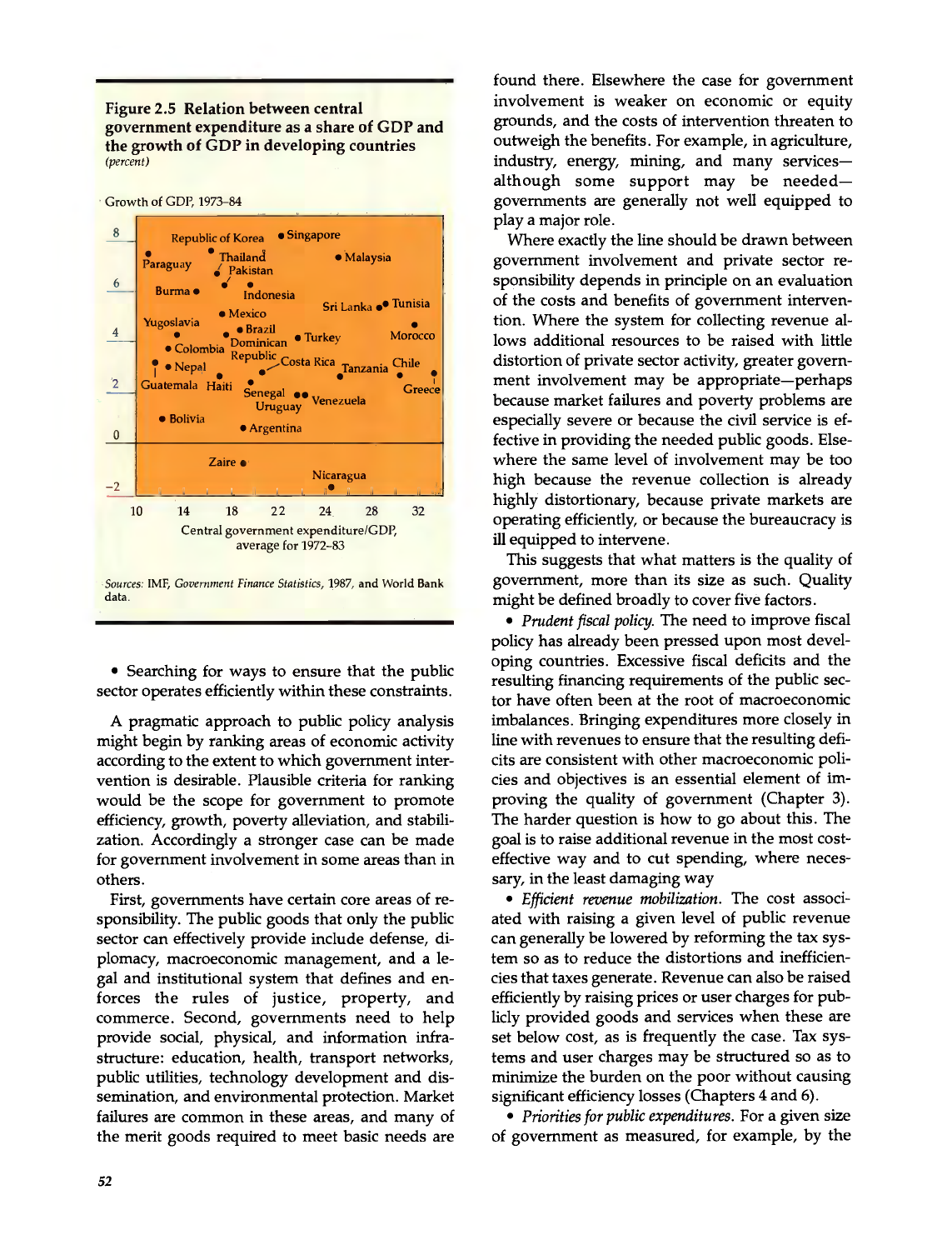#### Box 2.4 Public finance and the environment

Economic activity depends heavily on the natural resource base in most developing countries. Countries must increase the productivity of that base if their growing populations are to attain substantially higher living standards. Public finance policies designed to promote stable economic growth and to alleviate poverty have an important role in this effort. Without government intervention individuals may not adequately consider the long-term environmental effects of their collective actions. But inappropriate government interventions have sometimes aggravated environmental problems.

#### Lack of protection by free markets

Most resource degradation results from the cumulative activities of farmers, households, and industries, all trying to improve their economic well-being. There are several reasons why their efforts may actually work against them. First, people may not completely understand the long-term consequences of their activities on the natural resource base. Second, ill-defined or badly enforced property rights may result in environmental losses. For example, vaguely defined rights over communal grazing lands, tree crops, or water resources have discouraged soil, forest, and water conservation, because individuals are not certain they will benefit from their investment in conservation. Third, poverty can undermine the efficiency of market processes in accounting for long-term environmental concerns. In many cities around the world, in order to reduce housing costs and travel time, many people live in the shadow of factory walls where they are constantly exposed to pollution or industrial accidents.

In combination with other policies public finance instruments can be used to change the economic incentives to promote sustainable productive uses of natural resources. On the revenue side, taxes, subsidies, and price interventions can be designed to ensure that the private costs of resource use accurately reflect longterm economic costs. Education, family planning programs, and the enforcement of property rights can encourage people to think further ahead.

Well-designed environmental policies can add to government revenue while conserving natural resources. Between 1979 and 1982, for example, the Philippine government collected only about \$140 million of a potential \$1.5 billion in timber royalties; it left the remainder to favored concession holders. Because of such policies productive virgin forests in the Philippines have been reduced by nearly 90 percent, and

the logging of upland forests has contributed to severe erosion.

#### Failure of public finance policy

Many countries follow policies that aggravate rather than correct the market failures described above. Inefficient incentives may result from public finance policies that were designed without adequate recognition of environmental effects. The link between policy and the environment is often difficult to trace; sometimes the problem is a lack of influential environmental interest groups. In these cases there is no tradeoff between increasing efficiency and preserving the resource base.

In some cases there are tradeoffs between long- and short-term considerations. This is particularly true when economic problems are extreme and urgent. Often, however, the policies that accelerate resource degradation and reduce economic productivity also increase the fiscal burdens on government, distort short-term efficiency, and benefit relatively well-off groups at the expense of the disadvantaged.

The environmental effects of poorly designed public finance policies are well illustrated in the energy sector. In most developing countries energy prices have until recently failed to reflect opportunity costs. At the same time low prices have reduced returns to investments in energy conservation, perpetuated inefficient fuel use, and, in turn, caused environmental problems. For example, in countries where coal is an important fuel, prices have often been below economic costs, so that many mines operate at a loss and require government subsidies. Yet each step in using coal (mining, washing, transporting, and burning) also involves potential damage to land, water, and air quality. Similarly, subsidized electricity prices intended to promote industrialization in many developing countries (including Bolivia, China, Peru, and Uganda) have led to uneconomic growth in electricity demand and inefficient levels of public investment in power-generating capacity. This, in turn, has led to excessive or premature development of hydro resources and unnecessary pollution from oil or coal-fired power plants.

#### Limiting the risks for the future

Economic activities are bound to have environmental side effects. Public finance policies provide a set of effective instruments to limit the damage and reduce the risks, often without having to confront major tradeoffs between economic growth and poverty alleviation.